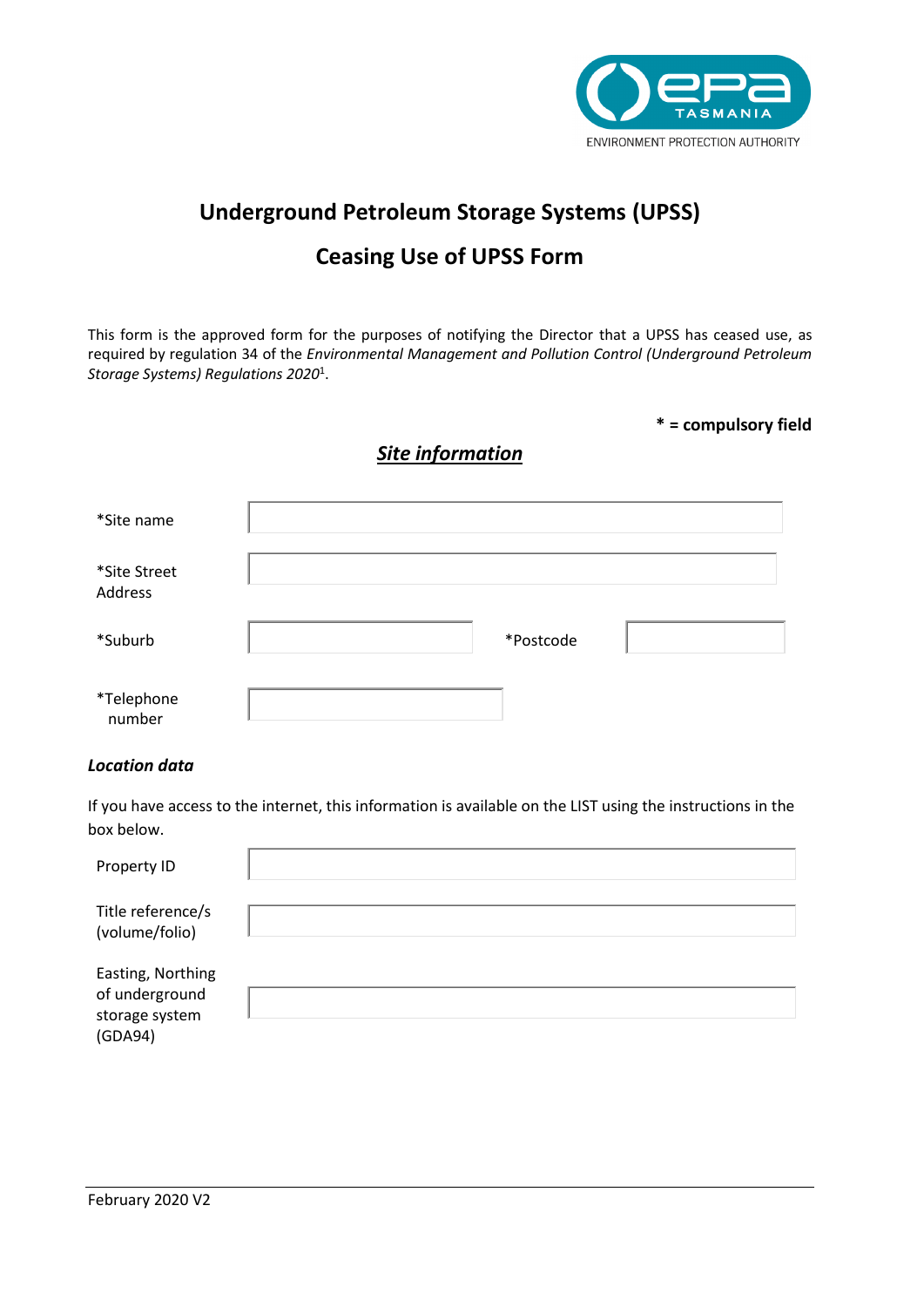Instructions to obtain Property ID, title reference and Easting and Northing information:

- 1. Go to [www.thelist.tas.gov.au](http://www.thelist.tas.gov.au/)
- 2. Click on LISTmap
- 3. Click on **Basemaps** (grey tab top right of page ) Select "State Aerial Photo"
- 4. Click on **Layers** (blue tab top right of page ) and **Add Layer+**
- 5. Scroll down to **Land Parcel and Property** and click on **Cadastre**, then click on the + next to **Cadastral Parcels**, close **Manage Layer** box
- 6. In the Search Box next to Maps (centre of toolbar) type in Street Address and run the search
- 7. If a list appears, click on the relevant property
- 8. Zoom using scale on the left hand side
- 9. For Property ID/Title reference click on the property that you want (the red pin) and the information will display in a box
- 10. For Eastings and Northings click on green arrow in bottom left hand corner, select GDA 94 MGA Zone 55, hover the arrow over your estimation of the UPSS location and the Easting and Northing in GDA94 will be shown at the bottom left hand corner next to the green arrow.

| <b>Infrastructure Owner</b> |  |
|-----------------------------|--|
|                             |  |

| *Name           |  |
|-----------------|--|
| *Postal Address |  |
|                 |  |
| *Street Address |  |
|                 |  |
| *Phone Number   |  |
| *Email          |  |

### *Land Owner*

| *Name           |  |
|-----------------|--|
| *Postal Address |  |
|                 |  |
| *Street Address |  |
|                 |  |
| *Phone Number   |  |
| *Email          |  |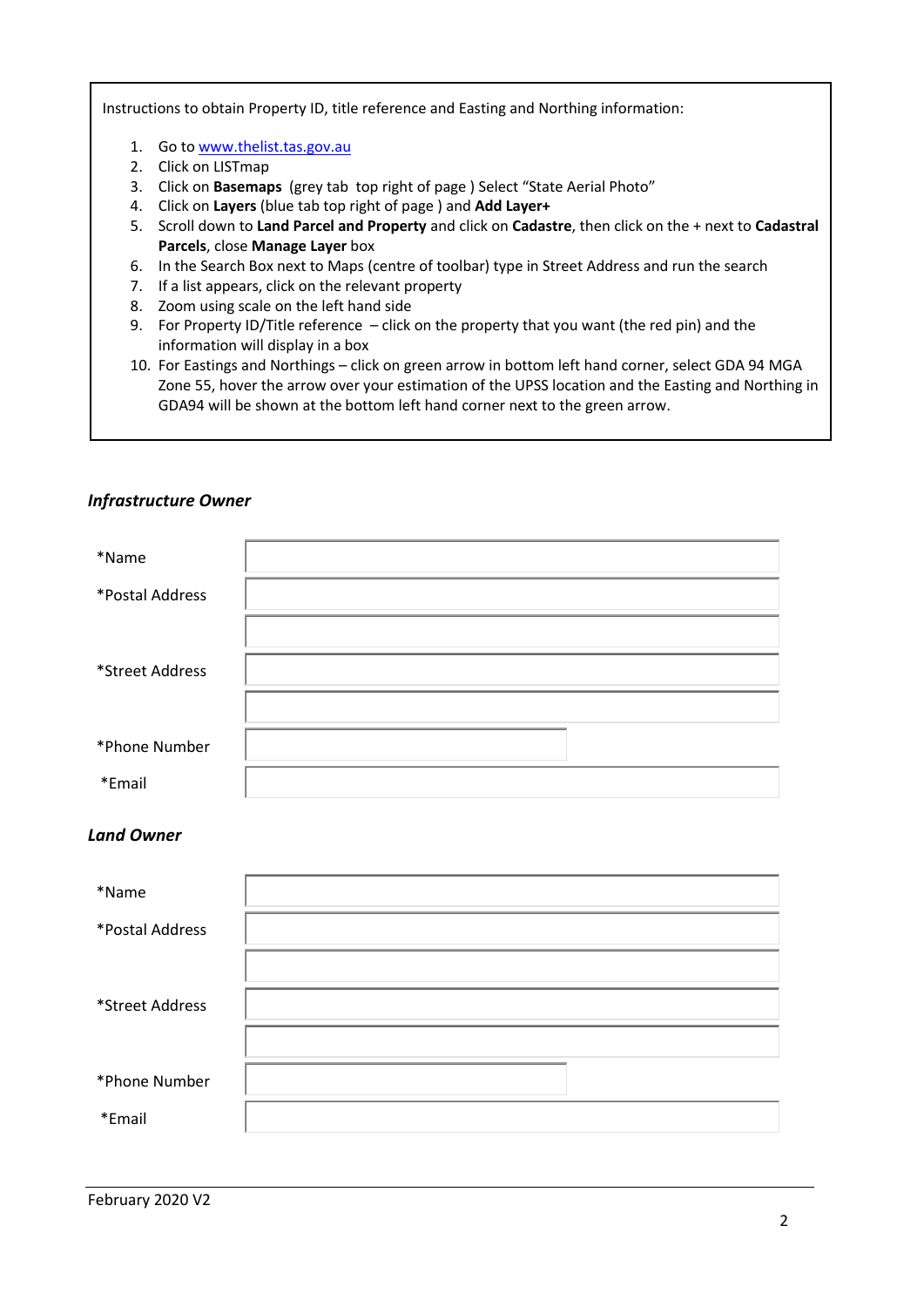# *UPSS Information*

| *Date UPSS last used                                                        |                                    |        |
|-----------------------------------------------------------------------------|------------------------------------|--------|
| *Number of UPSS that ceased<br>use<br>*Number of UPSS that remain<br>in use |                                    |        |
| *Are UPSS to be permanently                                                 | <b>D</b> Permanent Decommissioning | ∩ Tomn |

O Permanent Decommissioning O Temporary Decommissioning

| What to do next                     |                                                                                                                                                                                                                                                                                                                                                                                                                                                                                                                                                                                                                                                                                                                                                                                                    |
|-------------------------------------|----------------------------------------------------------------------------------------------------------------------------------------------------------------------------------------------------------------------------------------------------------------------------------------------------------------------------------------------------------------------------------------------------------------------------------------------------------------------------------------------------------------------------------------------------------------------------------------------------------------------------------------------------------------------------------------------------------------------------------------------------------------------------------------------------|
| Permanent<br>Decommissioning        | The Decommissioned UPSS Form must be submitted within 6 months of<br>ceasing use of the UPSS.                                                                                                                                                                                                                                                                                                                                                                                                                                                                                                                                                                                                                                                                                                      |
|                                     | Note: responsibility for permanent decommissioning under the UPSS<br>Regulations will remain with the infrastructure owner as stated on this form<br>even if the site is sold.                                                                                                                                                                                                                                                                                                                                                                                                                                                                                                                                                                                                                     |
|                                     | For further information see: https://epa.tas.gov.au/regulation/underground-<br>fuel-tanks/decommissioning-storage-systems/decommissioning-storage-<br>systems-that-were-in-use-on-or-after-31-march-2010.                                                                                                                                                                                                                                                                                                                                                                                                                                                                                                                                                                                          |
| <b>Temporary</b><br>Decommissioning | If fuel remains in a UPSS the infrastructure owner must ensure that cathodic<br>protection is maintained (in accordance with regulation 9(4) of the UPSS<br>Regulations) and loss monitoring and leak investigations occur in accordance<br>with Part 3 of the UPSS Regulations.<br>If the UPSS has not been returned to use within 12 months of the UPSS<br>ceasing use, the UPSS must be permanently decommissioned.<br>Note: If the site is sold within 12 months of the UPSS ceasing use, the new<br>infrastructure owner/landowner must either put the UPSS/s back in use or<br>permanently decommission them.<br>For further information see: https://epa.tas.gov.au/regulation/underground-<br>fuel-tanks/decommissioning-storage-systems/temporary-decommissioning-<br>of-storage-systems. |

or temporarily decommissioned?